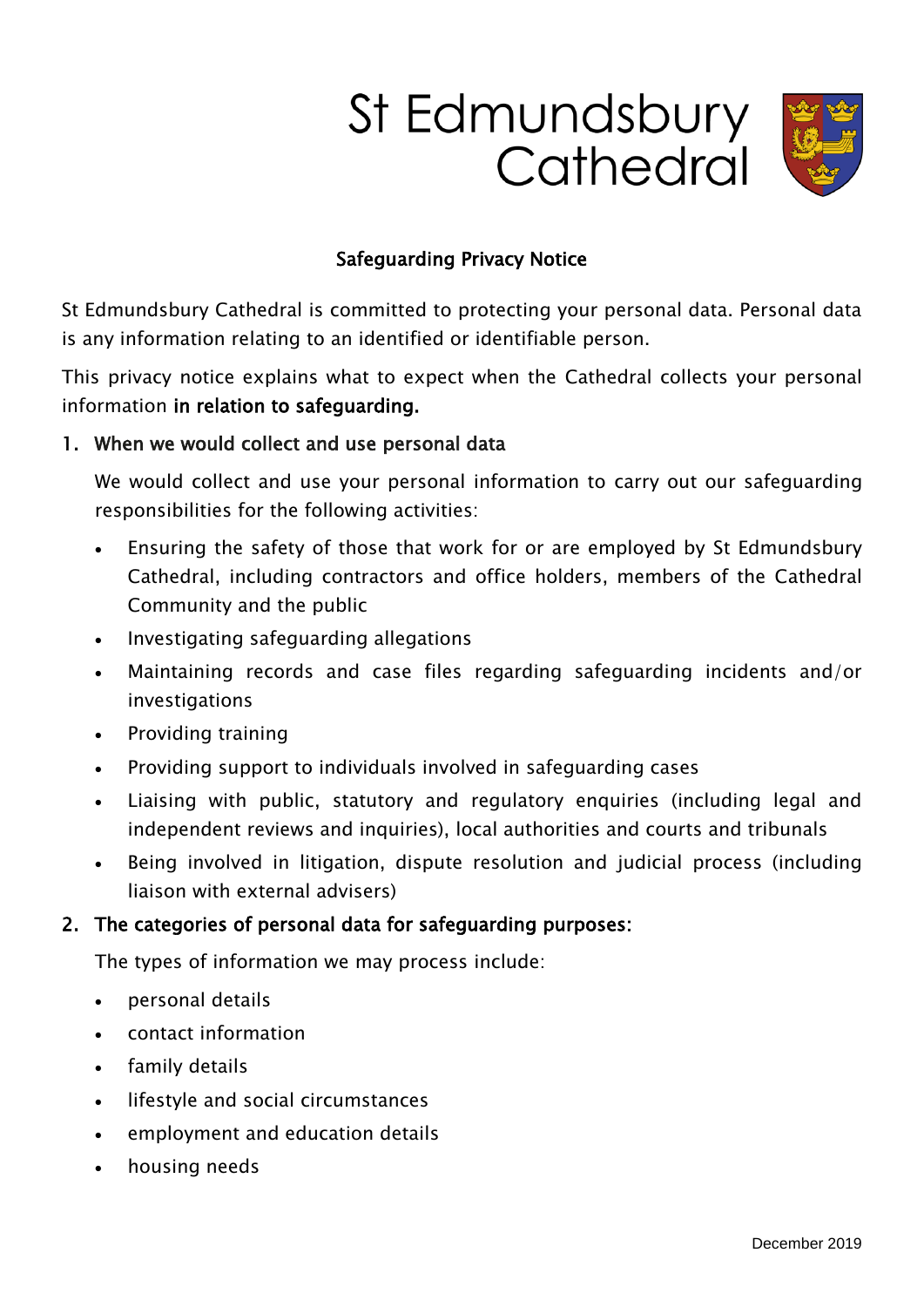We may also process "special categories" of information that may include:

- race;
- $\bullet$  ethnic origin;
- politics:
- religion;
- trade union membership;
- health;
- sex life; or
- sexual orientation
- criminal allegations, proceedings or convictions.

We process personal information about:

- current, retired and prospective clergy
- employees
- volunteers
- complaints of misconduct and unlawful acts
- individuals involved in or connected with legal claims, inquiries, reviews and dispute resolution
- professional advisers and consultants
- children and parents
- individuals whose safety has been put at risk

#### 3. The lawful basis for using your information

We collect and use personal data as explained below.

 Legitimate interest – we may need to process your information to undertake safeguarding tasks, including doing all that we reasonably can to ensure that no-one is at risk of harm during Cathedral-activities.

#### Legitimate Interest Assessment

#### Legitimate Interest

We have a duty of care to our Cathedral Community to provide a safe environment in which to worship, work or volunteer. On that basis, we hold HR records for staff members in line with safer recruitment. Volunteers in certain roles are also required to complete a DBS check, the result of which is recorded on a Spreadsheet. The Cathedral also securely holds Safeguarding Agreements that are specific to the Cathedral. We hold this information in the context of Safeguarding so that in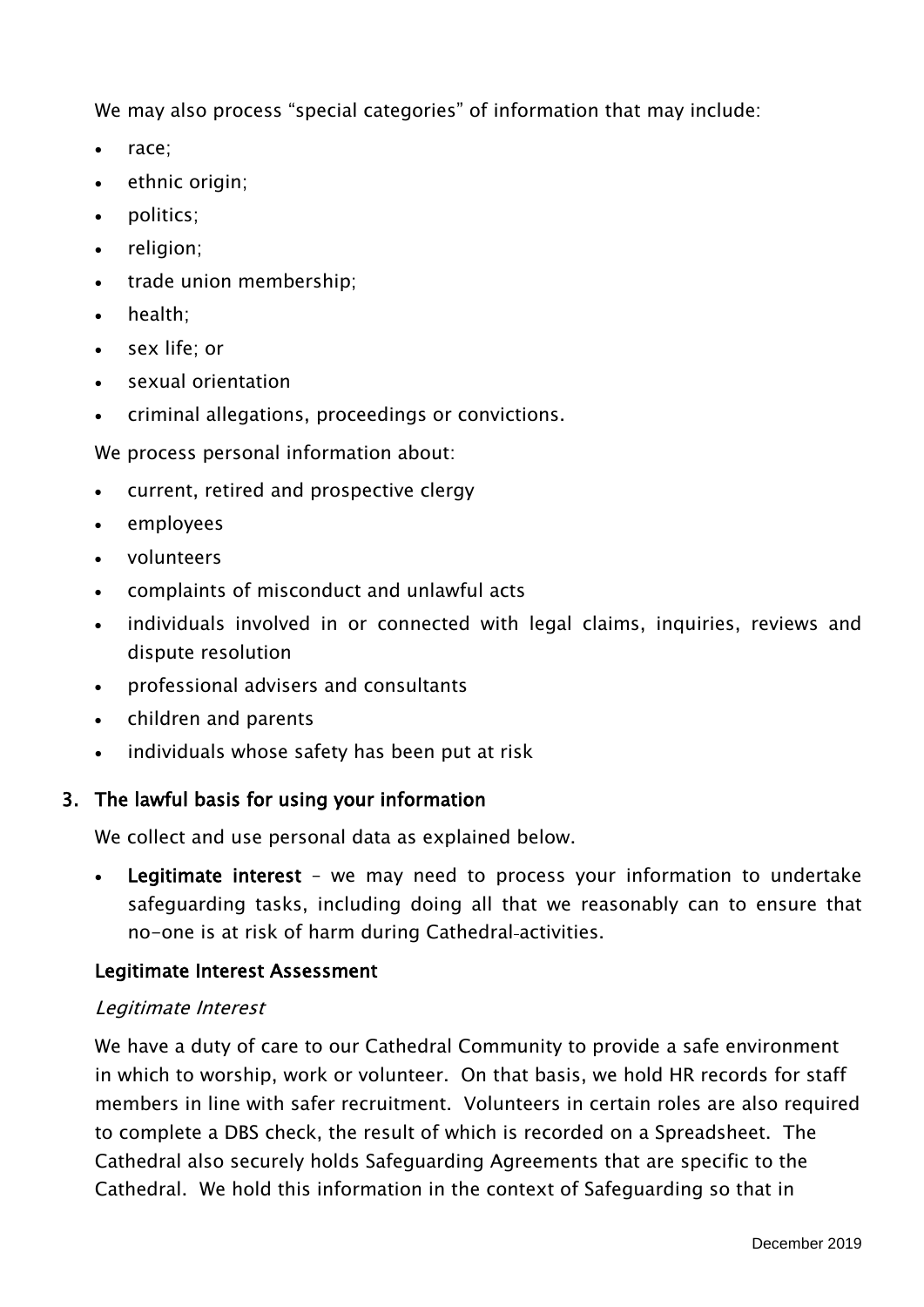considering matters which are brought to our attention we can identify any potential wrongdoing, inappropriate behaviour, or unlawful conduct, and put in place a safer way of working across the Cathedral Community.

## Necessity

In order to safeguard our staff, volunteers, children and visitors it is necessary to hold this information. Unless we properly appreciate the detail of those matters referred to, we cannot take steps to ensure that we have provided the most appropriate safeguarding response.

## Balancing

There is the risk of significant and/or serious harm to others if unsuitable individuals are appointed. This risk is greatest where allegations are not properly addressed. This is balanced against, and does not override, an individual's interests, rights and freedoms.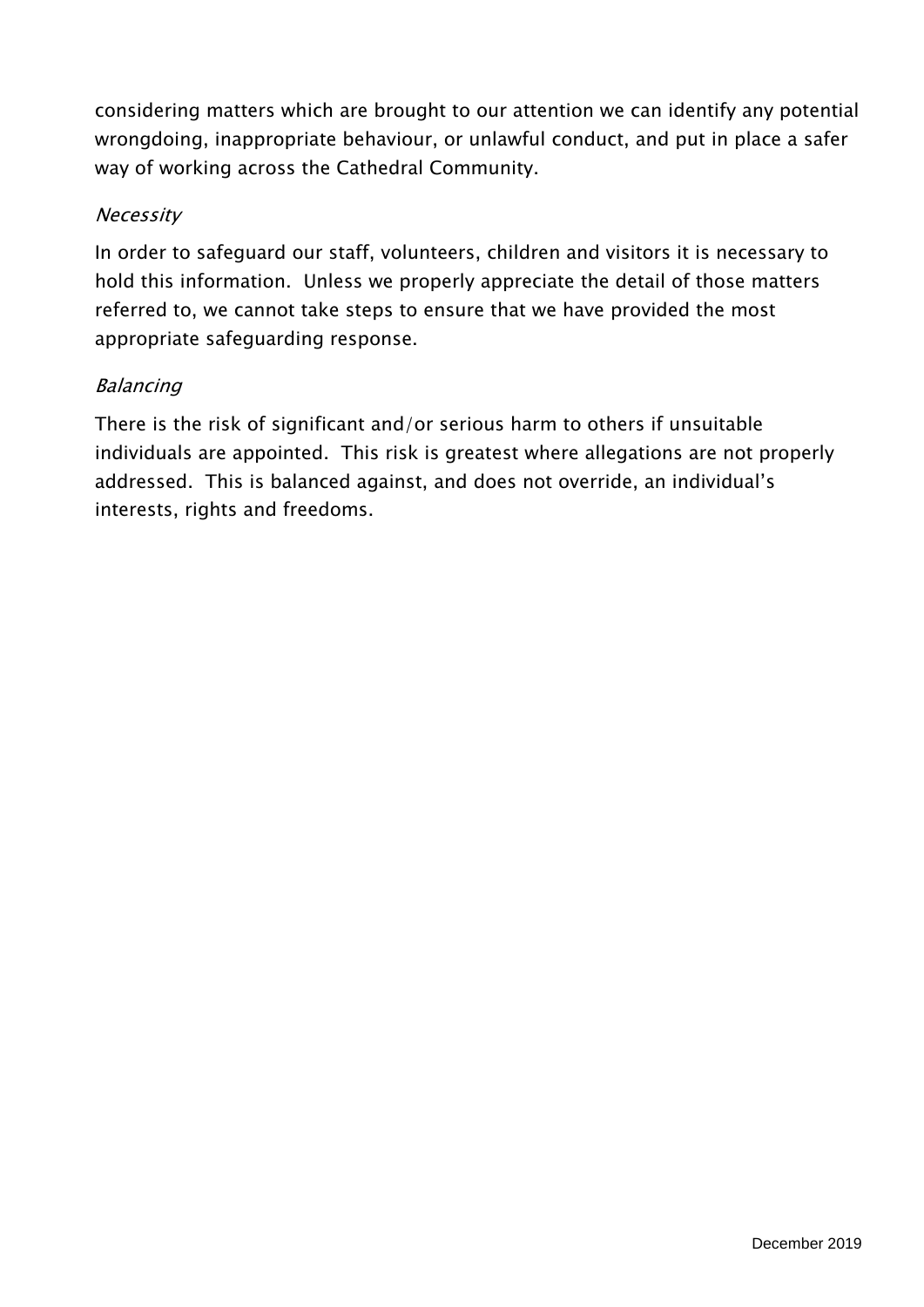Legal obligation – we may need to process your information in order to comply with a legal obligation, such as under the Inquiries Act 2005 which may compel us to provide personal data for the purposes of a statutory inquiry, or a referral to the Disclosure and Barring Service under the Safeguarding Vulnerable Groups Act 2006, or an order of a court or tribunal.

## Special categories & criminal information

 Substantial public interest (protecting the public against dishonesty etc.) – we may need to process your information where necessary for the protection of members of the public generally against seriously improper conduct, and from any failures in connection with, the Cathedral's activities, or for safeguarding purposes.

This lawful basis is applied in the UK only, with reference to the GDPR Article 9(2)(g), and the Data Protection Act 2018 Schedule 2, paragraph 11. For those based outside the UK in other jurisdictions, they will have to ensure that their Member State law provides similar or equivalent use of 9(2)(g).

 Legal claims – we may need to process your information where there is a legal claim, or in connection with a judicial process.

## 4. Who we collect from or share your information with:

Where necessary (or required), we collect from or share information with:

- Parishes e.g. Parochial Church Councils (PCCs) and relevant PCC members, diocesan bodies, bishops' offices and cathedrals.
- candidates, prospective employees, employees or other staff members (including contractors, workers, consultants and volunteers, including members of any "Core Group")
- legal representatives
- parties and individuals involved in or connected with legal claims, inquiries, reviews and dispute resolution (including mediation and arbitration)
- healthcare, social and welfare organisations or providers of health, social care or welfare services
- educational institutions
- governance bodies and committees
- local and central government
- regulatory and statutory bodies
- law enforcement and prosecuting authorities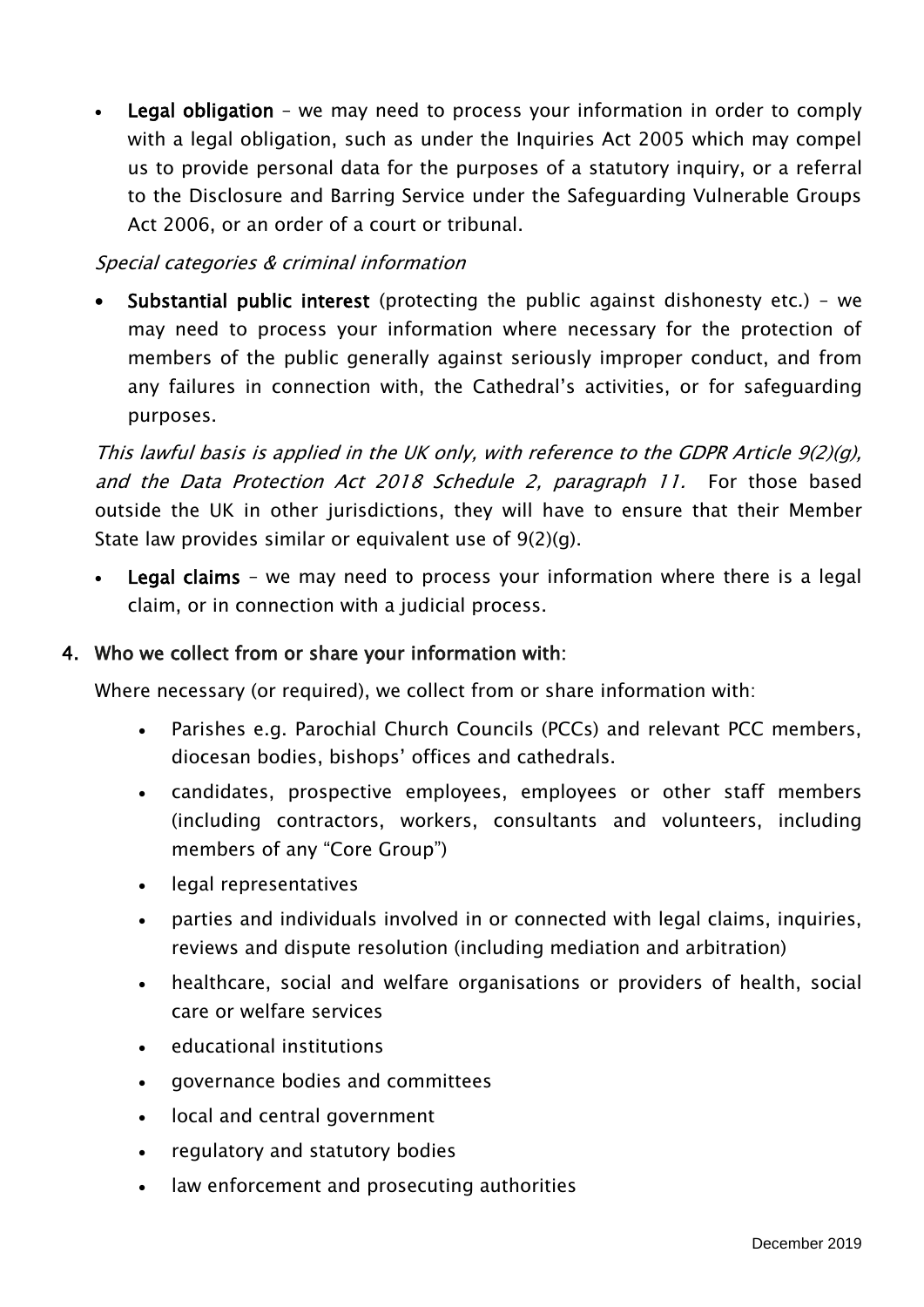- courts and tribunals and providers of legal services
- members of the judiciary
- charitable, religious and voluntary organisations
- statutory, public, regulatory or other legal or independent reviews or inquiries, including any "lessons learned" reviews

Once your information has been collected by the Cathedral it may be used by Staff Members, where necessary, to provide a complete service to you, and we do this on the lawful bases listed above.

# 5. Your personal data will not be sent to countries outside the EEA without your consent, and with necessary safeguards.

The Cathedral does not share your information with countries outside of the UK or EEA without your consent and necessary safeguards.

## 6. How long do we keep your information?

There's often a legal and/or business reason for keeping your information for a set period, as stated in our document Chapter and Verse (The Care of Cathedral Records), available upon request from The Administrator - People and Policies.

#### 7. Security

We are committed to ensuring that your personal data is secure. We limit access to data on a need to know basis and test our security practices and technologies.

Employees and temporary workers are required to follow policies and procedures and complete mandatory annual training to understand data protection and information security.

If a data breach does occur, we will do everything in our power to limit the damage. In the case of a high-risk data breach, and depending on the circumstances, we will inform you about the breach and any remedial actions to prevent any further damage. We will also inform the Information Commissioner's Office of any qualifying data breaches.

# 8. Your personal data will not be used for any automated decision making without access to human intervention.

#### 9. Your rights

You have the following rights regarding your personal data, subject to exemptions:

1. The right to request a copy of your personal data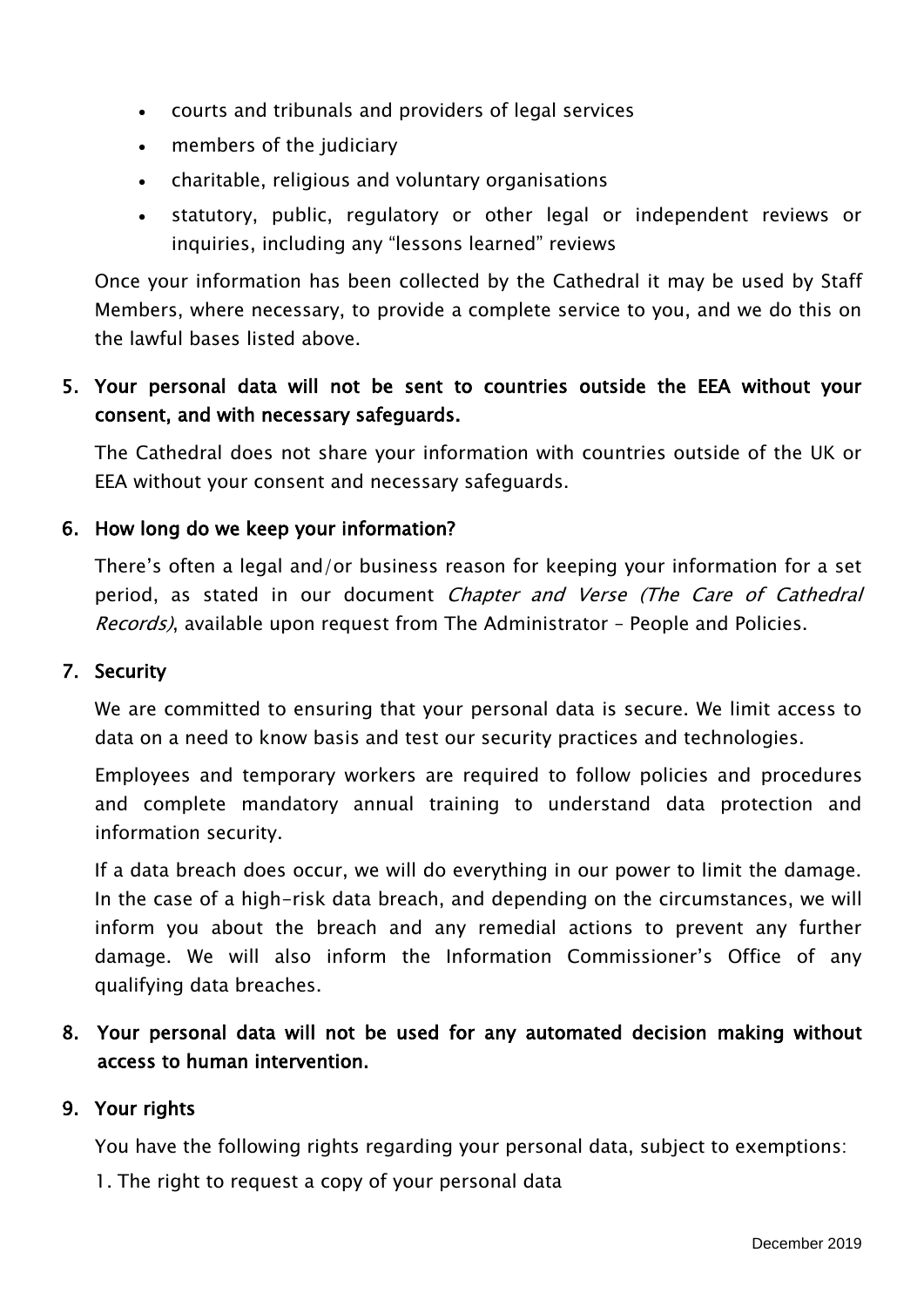- 2. The right to rectify your data if you think it is inaccurate or incomplete
- 3. The right to request that your data being erased, in certain circumstances
- 4. The right to restrict processing of your data, in certain circumstances
- 5. The right to request that we transfer your data to you or another organisation, in certain circumstances
- 6. The right to object to our processing of your data if the process forms part of our public tasks, or is in our legitimate interests

To exercise these rights please contact the Data Protection Lead using the contact information provided below.